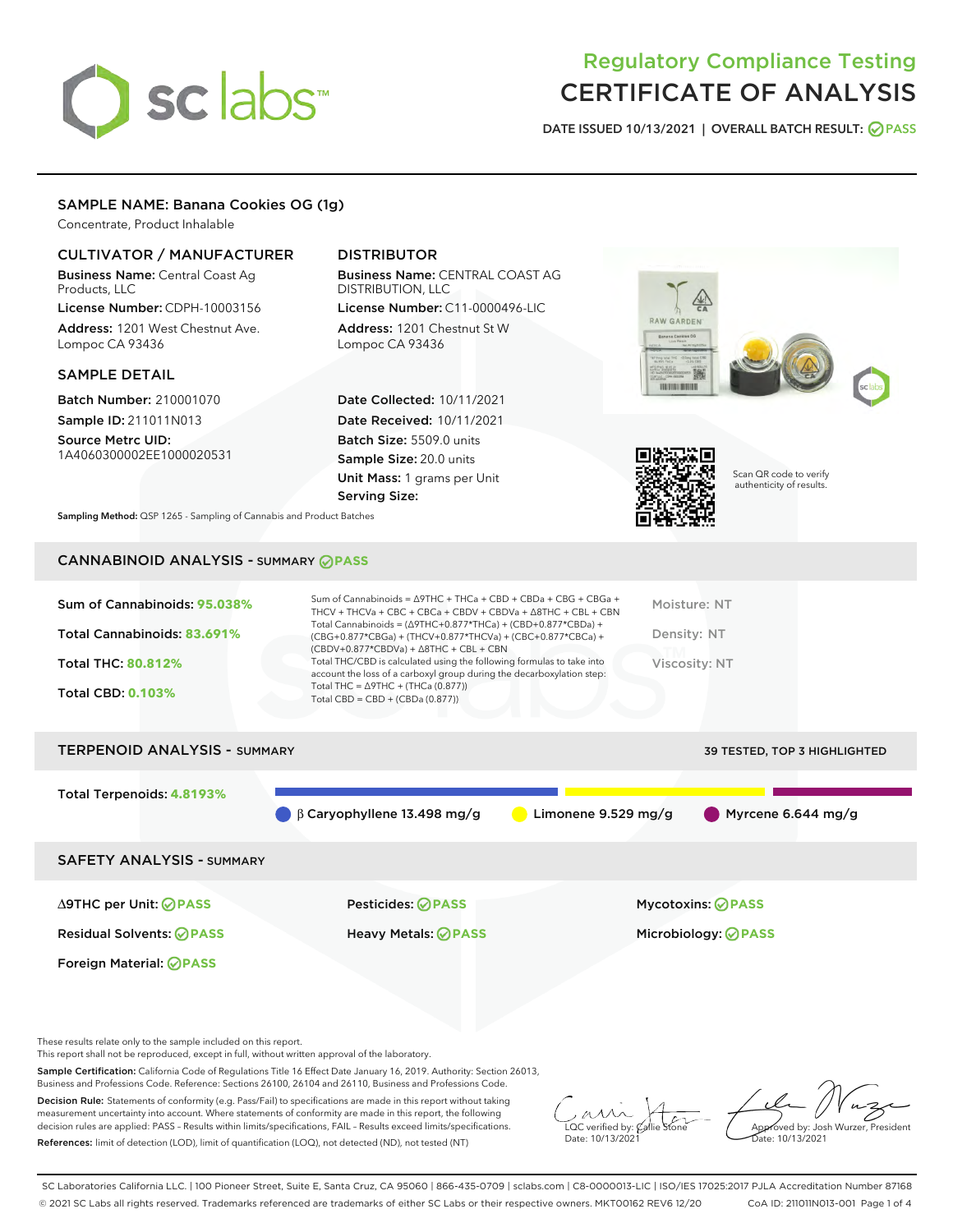



BANANA COOKIES OG (1G) | DATE ISSUED 10/13/2021 | OVERALL BATCH RESULT:  $\bigcirc$  PASS

#### CANNABINOID TEST RESULTS - 10/13/2021 2 PASS

Tested by high-performance liquid chromatography with diode-array detection (HPLC-DAD). **Method:** QSP 1157 - Analysis of Cannabinoids by HPLC-DAD

#### TOTAL CANNABINOIDS: **83.691%**

Total Cannabinoids (Total THC) + (Total CBD) + (Total CBG) + (Total THCV) + (Total CBC) + (Total CBDV) + ∆8THC + CBL + CBN

TOTAL THC: **80.812%** Total THC (∆9THC+0.877\*THCa)

TOTAL CBD: **0.103%**

Total CBD (CBD+0.877\*CBDa)

TOTAL CBG: 1.65% Total CBG (CBG+0.877\*CBGa)

TOTAL THCV: 0.382% Total THCV (THCV+0.877\*THCVa)

TOTAL CBC: 0.744% Total CBC (CBC+0.877\*CBCa)

TOTAL CBDV: ND Total CBDV (CBDV+0.877\*CBDVa)

| <b>COMPOUND</b> | LOD/LOQ<br>(mg/g)          | <b>MEASUREMENT</b><br><b>UNCERTAINTY</b><br>mg/g | <b>RESULT</b><br>(mg/g) | <b>RESULT</b><br>(%) |
|-----------------|----------------------------|--------------------------------------------------|-------------------------|----------------------|
| <b>THCa</b>     | 0.05/0.14                  | ±22.929                                          | 892.18                  | 89.218               |
| <b>A9THC</b>    | 0.06 / 0.26                | ±0.883                                           | 25.68                   | 2.568                |
| <b>CBGa</b>     | 0.1/0.2                    | ±0.84                                            | 16.1                    | 1.61                 |
| <b>CBCa</b>     | 0.07 / 0.28                | ±0.415                                           | 8.48                    | 0.848                |
| <b>THCVa</b>    | 0.07/0.20                  | ±0.208                                           | 4.36                    | 0.436                |
| <b>CBG</b>      | 0.06/0.19                  | ±0.095                                           | 2.41                    | 0.241                |
| <b>CBDa</b>     | 0.02/0.19                  | ±0.034                                           | 1.17                    | 0.117                |
| A8THC           | 0.1/0.4                    | N/A                                              | <b>ND</b>               | <b>ND</b>            |
| <b>THCV</b>     | 0.1/0.2                    | N/A                                              | <b>ND</b>               | <b>ND</b>            |
| <b>CBD</b>      | 0.07/0.29                  | N/A                                              | <b>ND</b>               | <b>ND</b>            |
| <b>CBDV</b>     | 0.04 / 0.15                | N/A                                              | <b>ND</b>               | <b>ND</b>            |
| <b>CBDVa</b>    | 0.03/0.53                  | N/A                                              | <b>ND</b>               | <b>ND</b>            |
| <b>CBL</b>      | 0.06 / 0.24                | N/A                                              | <b>ND</b>               | <b>ND</b>            |
| <b>CBN</b>      | 0.1/0.3                    | N/A                                              | <b>ND</b>               | <b>ND</b>            |
| <b>CBC</b>      | 0.2 / 0.5                  | N/A                                              | <b>ND</b>               | <b>ND</b>            |
|                 | <b>SUM OF CANNABINOIDS</b> |                                                  | 950.38 mg/g             | 95.038%              |

#### **UNIT MASS: 1 grams per Unit**

| ∆9THC per Unit                                                                            | 1120 per-package limit | 25.68 mg/unit<br><b>PASS</b> |  |  |  |
|-------------------------------------------------------------------------------------------|------------------------|------------------------------|--|--|--|
| <b>Total THC per Unit</b>                                                                 |                        | 808.12 mg/unit               |  |  |  |
| <b>CBD per Unit</b>                                                                       |                        | <b>ND</b>                    |  |  |  |
| <b>Total CBD per Unit</b>                                                                 |                        | $1.03$ mg/unit               |  |  |  |
| Sum of Cannabinoids<br>per Unit                                                           |                        | 950.38 mg/unit               |  |  |  |
| <b>Total Cannabinoids</b><br>per Unit                                                     |                        | 836.91 mg/unit               |  |  |  |
| <b>MOISTURE TEST RESULT</b><br><b>VISCOSITY TEST RESULT</b><br><b>DENSITY TEST RESULT</b> |                        |                              |  |  |  |

Not Tested

Not Tested

Not Tested

| <b>TERPENOID TEST RESULTS - 10/13/2021</b> |
|--------------------------------------------|
|--------------------------------------------|

Terpene analysis utilizing gas chromatography-flame ionization detection (GC-FID). **Method:** QSP 1192 - Analysis of Terpenoids by GC-FID

| <b>COMPOUND</b>         | LOD/LOQ<br>(mg/g) | <b>MEASUREMENT</b><br><b>UNCERTAINTY</b><br>mg/g | <b>RESULT</b><br>(mg/g)                         | <b>RESULT</b><br>$(\%)$ |
|-------------------------|-------------------|--------------------------------------------------|-------------------------------------------------|-------------------------|
| $\beta$ Caryophyllene   | 0.004 / 0.012     | ±0.4805                                          | 13.498                                          | 1.3498                  |
| Limonene                | 0.005 / 0.016     | ±0.1363                                          | 9.529                                           | 0.9529                  |
| Myrcene                 | 0.008 / 0.025     | ±0.0857                                          | 6.644                                           | 0.6644                  |
| $\alpha$ Humulene       | 0.009 / 0.029     | ±0.1296                                          | 4.036                                           | 0.4036                  |
| <b>Terpineol</b>        | 0.016 / 0.055     | ±0.1706                                          | 2.779                                           | 0.2779                  |
| Ocimene                 | 0.011 / 0.038     | ±0.0572                                          | 1.781                                           | 0.1781                  |
| Fenchol                 | 0.010 / 0.034     | ±0.0524                                          | 1.354                                           | 0.1354                  |
| Guaiol                  | 0.009 / 0.030     | ±0.0553                                          | 1.171                                           | 0.1171                  |
| Linalool                | 0.009 / 0.032     | ±0.0438                                          | 1.153                                           | 0.1153                  |
| $\beta$ Pinene          | 0.004 / 0.014     | ±0.0131                                          | 1.139                                           | 0.1139                  |
| trans-β-Farnesene       | 0.008 / 0.025     | ±0.0402                                          | 1.133                                           | 0.1133                  |
| $\alpha$ Bisabolol      | 0.008 / 0.026     | ±0.0468                                          | 0.877                                           | 0.0877                  |
| $\alpha$ Pinene         | 0.005 / 0.017     | ±0.0074                                          | 0.861                                           | 0.0861                  |
| Caryophyllene<br>Oxide  | 0.010 / 0.033     | ±0.0234                                          | 0.508                                           | 0.0508                  |
| <b>Terpinolene</b>      | 0.008 / 0.026     | ±0.0083                                          | 0.406                                           | 0.0406                  |
| Nerolidol               | 0.009 / 0.028     | ±0.0215                                          | 0.342                                           | 0.0342                  |
| <b>Borneol</b>          | 0.005 / 0.016     | ±0.0129                                          | 0.308                                           | 0.0308                  |
| Fenchone                | 0.009 / 0.028     | ±0.0064                                          | 0.221                                           | 0.0221                  |
| Valencene               | 0.009 / 0.030     | ±0.0099                                          | 0.143                                           | 0.0143                  |
| Camphene                | 0.005 / 0.015     | ±0.0015                                          | 0.130                                           | 0.0130                  |
| Sabinene Hydrate        | 0.006 / 0.022     | ±0.0019                                          | 0.050                                           | 0.0050                  |
| Geraniol                | 0.002 / 0.007     | ±0.0016                                          | 0.037                                           | 0.0037                  |
| Nerol                   | 0.003 / 0.011     | ±0.0011                                          | 0.025                                           | 0.0025                  |
| Citronellol             | 0.003 / 0.010     | ±0.0012                                          | 0.024                                           | 0.0024                  |
| $\gamma$ Terpinene      | 0.006 / 0.018     | ±0.0004                                          | 0.023                                           | 0.0023                  |
| $\alpha$ Phellandrene   | 0.006 / 0.020     | ±0.0003                                          | 0.021                                           | 0.0021                  |
| $\alpha$ Terpinene      | 0.005 / 0.017     | N/A                                              | <loq< th=""><th><loq< th=""></loq<></th></loq<> | <loq< th=""></loq<>     |
| Sabinene                | 0.004 / 0.014     | N/A                                              | <b>ND</b>                                       | <b>ND</b>               |
| 3 Carene                | 0.005 / 0.018     | N/A                                              | <b>ND</b>                                       | <b>ND</b>               |
| p-Cymene                | 0.005 / 0.016     | N/A                                              | <b>ND</b>                                       | <b>ND</b>               |
| Eucalyptol              | 0.006 / 0.018     | N/A                                              | ND                                              | ND                      |
| (-)-Isopulegol          | 0.005 / 0.016     | N/A                                              | <b>ND</b>                                       | ND                      |
| Camphor                 | 0.006 / 0.019     | N/A                                              | ND                                              | ND                      |
| Isoborneol              | 0.004 / 0.012     | N/A                                              | ND                                              | <b>ND</b>               |
| Menthol                 | 0.008 / 0.025     | N/A                                              | ND                                              | ND                      |
| R-(+)-Pulegone          | 0.003 / 0.011     | N/A                                              | ND                                              | ND                      |
| <b>Geranyl Acetate</b>  | 0.004 / 0.014     | N/A                                              | ND                                              | ND                      |
| $\alpha$ Cedrene        | 0.005 / 0.016     | N/A                                              | ND                                              | ND                      |
| Cedrol                  | 0.008 / 0.027     | N/A                                              | <b>ND</b>                                       | <b>ND</b>               |
| <b>TOTAL TERPENOIDS</b> |                   |                                                  | 48.193 mg/g                                     | 4.8193%                 |

SC Laboratories California LLC. | 100 Pioneer Street, Suite E, Santa Cruz, CA 95060 | 866-435-0709 | sclabs.com | C8-0000013-LIC | ISO/IES 17025:2017 PJLA Accreditation Number 87168 © 2021 SC Labs all rights reserved. Trademarks referenced are trademarks of either SC Labs or their respective owners. MKT00162 REV6 12/20 CoA ID: 211011N013-001 Page 2 of 4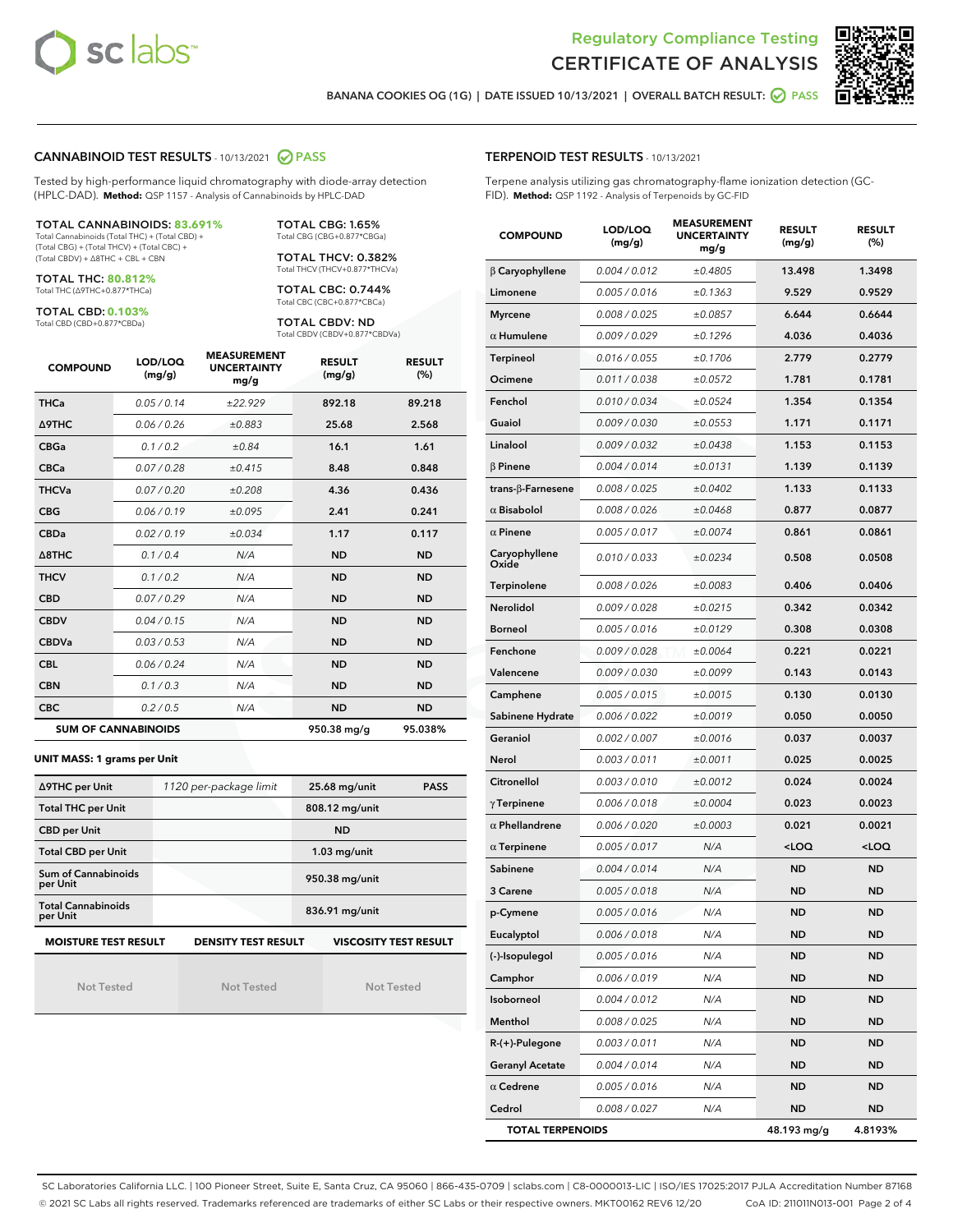



BANANA COOKIES OG (1G) | DATE ISSUED 10/13/2021 | OVERALL BATCH RESULT: @ PASS

# CATEGORY 1 PESTICIDE TEST RESULTS - 10/13/2021 2 PASS

Pesticide and plant growth regulator analysis utilizing high-performance liquid chromatography-mass spectrometry (HPLC-MS) or gas chromatography-mass spectrometry (GC-MS). \*GC-MS utilized where indicated. **Method:** QSP 1212 - Analysis of Pesticides and Mycotoxins by LC-MS or QSP 1213 - Analysis of Pesticides by GC-MS

| <b>Aldicarb</b><br>0.03 / 0.08<br><b>ND</b><br>$\ge$ LOD<br>N/A<br><b>PASS</b><br>Carbofuran<br>0.02/0.05<br>$\ge$ LOD<br>N/A<br><b>ND</b><br><b>PASS</b><br>Chlordane*<br>0.03 / 0.08<br><b>ND</b><br>$>$ LOD<br>N/A<br><b>PASS</b><br>0.03/0.10<br><b>ND</b><br><b>PASS</b><br>Chlorfenapyr*<br>$\ge$ LOD<br>N/A<br>0.02 / 0.06<br>N/A<br><b>ND</b><br><b>PASS</b><br>Chlorpyrifos<br>$\ge$ LOD<br>0.02 / 0.07<br>N/A<br><b>ND</b><br><b>PASS</b><br>Coumaphos<br>$>$ LOD<br><b>Daminozide</b><br>0.02 / 0.07<br>$\ge$ LOD<br>N/A<br><b>ND</b><br><b>PASS</b><br><b>DDVP</b><br>0.03/0.09<br>$\ge$ LOD<br>N/A<br><b>ND</b><br><b>PASS</b><br>(Dichlorvos)<br>Dimethoate<br><b>ND</b><br><b>PASS</b><br>0.03 / 0.08<br>$>$ LOD<br>N/A<br>0.03/0.10<br>Ethoprop(hos)<br>$\ge$ LOD<br>N/A<br><b>ND</b><br><b>PASS</b><br>0.02/0.06<br>$\ge$ LOD<br>N/A<br><b>ND</b><br><b>PASS</b><br>Etofenprox<br>Fenoxycarb<br>0.03 / 0.08<br>$>$ LOD<br>N/A<br><b>ND</b><br><b>PASS</b><br>0.03 / 0.08<br><b>ND</b><br><b>PASS</b><br>Fipronil<br>$\ge$ LOD<br>N/A<br>Imazalil<br>0.02 / 0.06<br>$>$ LOD<br>N/A<br><b>ND</b><br><b>PASS</b><br>0.02 / 0.07<br>Methiocarb<br>N/A<br><b>ND</b><br>$>$ LOD<br><b>PASS</b><br>Methyl<br>0.03/0.10<br>$\ge$ LOD<br>N/A<br><b>ND</b><br><b>PASS</b><br>parathion<br>0.03/0.09<br>$\ge$ LOD<br>N/A<br><b>ND</b><br><b>PASS</b><br><b>Mevinphos</b><br>Paclobutrazol<br>0.02 / 0.05<br>$\ge$ LOD<br>N/A<br><b>ND</b><br><b>PASS</b><br>0.03/0.09<br>N/A<br>$\ge$ LOD<br><b>ND</b><br><b>PASS</b><br>Propoxur<br>0.03 / 0.08<br><b>ND</b><br><b>PASS</b><br>Spiroxamine<br>$\ge$ LOD<br>N/A<br><b>PASS</b><br>Thiacloprid<br>0.03/0.10<br>$\ge$ LOD<br>N/A<br><b>ND</b> | <b>COMPOUND</b> | LOD/LOQ<br>$(\mu g/g)$ | <b>ACTION</b><br>LIMIT<br>$(\mu g/g)$ | <b>MEASUREMENT</b><br><b>UNCERTAINTY</b><br>$\mu$ g/g | <b>RESULT</b><br>$(\mu g/g)$ | <b>RESULT</b> |
|---------------------------------------------------------------------------------------------------------------------------------------------------------------------------------------------------------------------------------------------------------------------------------------------------------------------------------------------------------------------------------------------------------------------------------------------------------------------------------------------------------------------------------------------------------------------------------------------------------------------------------------------------------------------------------------------------------------------------------------------------------------------------------------------------------------------------------------------------------------------------------------------------------------------------------------------------------------------------------------------------------------------------------------------------------------------------------------------------------------------------------------------------------------------------------------------------------------------------------------------------------------------------------------------------------------------------------------------------------------------------------------------------------------------------------------------------------------------------------------------------------------------------------------------------------------------------------------------------------------------------------------------------------------------------------------------------|-----------------|------------------------|---------------------------------------|-------------------------------------------------------|------------------------------|---------------|
|                                                                                                                                                                                                                                                                                                                                                                                                                                                                                                                                                                                                                                                                                                                                                                                                                                                                                                                                                                                                                                                                                                                                                                                                                                                                                                                                                                                                                                                                                                                                                                                                                                                                                                   |                 |                        |                                       |                                                       |                              |               |
|                                                                                                                                                                                                                                                                                                                                                                                                                                                                                                                                                                                                                                                                                                                                                                                                                                                                                                                                                                                                                                                                                                                                                                                                                                                                                                                                                                                                                                                                                                                                                                                                                                                                                                   |                 |                        |                                       |                                                       |                              |               |
|                                                                                                                                                                                                                                                                                                                                                                                                                                                                                                                                                                                                                                                                                                                                                                                                                                                                                                                                                                                                                                                                                                                                                                                                                                                                                                                                                                                                                                                                                                                                                                                                                                                                                                   |                 |                        |                                       |                                                       |                              |               |
|                                                                                                                                                                                                                                                                                                                                                                                                                                                                                                                                                                                                                                                                                                                                                                                                                                                                                                                                                                                                                                                                                                                                                                                                                                                                                                                                                                                                                                                                                                                                                                                                                                                                                                   |                 |                        |                                       |                                                       |                              |               |
|                                                                                                                                                                                                                                                                                                                                                                                                                                                                                                                                                                                                                                                                                                                                                                                                                                                                                                                                                                                                                                                                                                                                                                                                                                                                                                                                                                                                                                                                                                                                                                                                                                                                                                   |                 |                        |                                       |                                                       |                              |               |
|                                                                                                                                                                                                                                                                                                                                                                                                                                                                                                                                                                                                                                                                                                                                                                                                                                                                                                                                                                                                                                                                                                                                                                                                                                                                                                                                                                                                                                                                                                                                                                                                                                                                                                   |                 |                        |                                       |                                                       |                              |               |
|                                                                                                                                                                                                                                                                                                                                                                                                                                                                                                                                                                                                                                                                                                                                                                                                                                                                                                                                                                                                                                                                                                                                                                                                                                                                                                                                                                                                                                                                                                                                                                                                                                                                                                   |                 |                        |                                       |                                                       |                              |               |
|                                                                                                                                                                                                                                                                                                                                                                                                                                                                                                                                                                                                                                                                                                                                                                                                                                                                                                                                                                                                                                                                                                                                                                                                                                                                                                                                                                                                                                                                                                                                                                                                                                                                                                   |                 |                        |                                       |                                                       |                              |               |
|                                                                                                                                                                                                                                                                                                                                                                                                                                                                                                                                                                                                                                                                                                                                                                                                                                                                                                                                                                                                                                                                                                                                                                                                                                                                                                                                                                                                                                                                                                                                                                                                                                                                                                   |                 |                        |                                       |                                                       |                              |               |
|                                                                                                                                                                                                                                                                                                                                                                                                                                                                                                                                                                                                                                                                                                                                                                                                                                                                                                                                                                                                                                                                                                                                                                                                                                                                                                                                                                                                                                                                                                                                                                                                                                                                                                   |                 |                        |                                       |                                                       |                              |               |
|                                                                                                                                                                                                                                                                                                                                                                                                                                                                                                                                                                                                                                                                                                                                                                                                                                                                                                                                                                                                                                                                                                                                                                                                                                                                                                                                                                                                                                                                                                                                                                                                                                                                                                   |                 |                        |                                       |                                                       |                              |               |
|                                                                                                                                                                                                                                                                                                                                                                                                                                                                                                                                                                                                                                                                                                                                                                                                                                                                                                                                                                                                                                                                                                                                                                                                                                                                                                                                                                                                                                                                                                                                                                                                                                                                                                   |                 |                        |                                       |                                                       |                              |               |
|                                                                                                                                                                                                                                                                                                                                                                                                                                                                                                                                                                                                                                                                                                                                                                                                                                                                                                                                                                                                                                                                                                                                                                                                                                                                                                                                                                                                                                                                                                                                                                                                                                                                                                   |                 |                        |                                       |                                                       |                              |               |
|                                                                                                                                                                                                                                                                                                                                                                                                                                                                                                                                                                                                                                                                                                                                                                                                                                                                                                                                                                                                                                                                                                                                                                                                                                                                                                                                                                                                                                                                                                                                                                                                                                                                                                   |                 |                        |                                       |                                                       |                              |               |
|                                                                                                                                                                                                                                                                                                                                                                                                                                                                                                                                                                                                                                                                                                                                                                                                                                                                                                                                                                                                                                                                                                                                                                                                                                                                                                                                                                                                                                                                                                                                                                                                                                                                                                   |                 |                        |                                       |                                                       |                              |               |
|                                                                                                                                                                                                                                                                                                                                                                                                                                                                                                                                                                                                                                                                                                                                                                                                                                                                                                                                                                                                                                                                                                                                                                                                                                                                                                                                                                                                                                                                                                                                                                                                                                                                                                   |                 |                        |                                       |                                                       |                              |               |
|                                                                                                                                                                                                                                                                                                                                                                                                                                                                                                                                                                                                                                                                                                                                                                                                                                                                                                                                                                                                                                                                                                                                                                                                                                                                                                                                                                                                                                                                                                                                                                                                                                                                                                   |                 |                        |                                       |                                                       |                              |               |
|                                                                                                                                                                                                                                                                                                                                                                                                                                                                                                                                                                                                                                                                                                                                                                                                                                                                                                                                                                                                                                                                                                                                                                                                                                                                                                                                                                                                                                                                                                                                                                                                                                                                                                   |                 |                        |                                       |                                                       |                              |               |
|                                                                                                                                                                                                                                                                                                                                                                                                                                                                                                                                                                                                                                                                                                                                                                                                                                                                                                                                                                                                                                                                                                                                                                                                                                                                                                                                                                                                                                                                                                                                                                                                                                                                                                   |                 |                        |                                       |                                                       |                              |               |
|                                                                                                                                                                                                                                                                                                                                                                                                                                                                                                                                                                                                                                                                                                                                                                                                                                                                                                                                                                                                                                                                                                                                                                                                                                                                                                                                                                                                                                                                                                                                                                                                                                                                                                   |                 |                        |                                       |                                                       |                              |               |
|                                                                                                                                                                                                                                                                                                                                                                                                                                                                                                                                                                                                                                                                                                                                                                                                                                                                                                                                                                                                                                                                                                                                                                                                                                                                                                                                                                                                                                                                                                                                                                                                                                                                                                   |                 |                        |                                       |                                                       |                              |               |

#### CATEGORY 2 PESTICIDE TEST RESULTS - 10/13/2021 @ PASS

| <b>COMPOUND</b>          | LOD/LOO<br>$(\mu g/g)$ | <b>ACTION</b><br>LIMIT<br>$(\mu g/g)$ | <b>MEASUREMENT</b><br><b>UNCERTAINTY</b><br>µg/g | <b>RESULT</b><br>$(\mu g/g)$ | <b>RESULT</b> |  |
|--------------------------|------------------------|---------------------------------------|--------------------------------------------------|------------------------------|---------------|--|
| Abamectin                | 0.03/0.10              | 0.1                                   | N/A                                              | <b>ND</b>                    | <b>PASS</b>   |  |
| Acephate                 | 0.02/0.07              | 0.1                                   | N/A                                              | <b>ND</b>                    | <b>PASS</b>   |  |
| Acequinocyl              | 0.02/0.07              | 0.1                                   | N/A                                              | <b>ND</b>                    | <b>PASS</b>   |  |
| Acetamiprid              | 0.02 / 0.05            | 0.1                                   | N/A                                              | <b>ND</b>                    | <b>PASS</b>   |  |
| Azoxystrobin             | 0.02/0.07              | 0.1                                   | N/A                                              | <b>ND</b>                    | <b>PASS</b>   |  |
| <b>Bifenazate</b>        | 0.01 / 0.04            | 0.1                                   | N/A                                              | <b>ND</b>                    | <b>PASS</b>   |  |
| <b>Bifenthrin</b>        | 0.02/0.05              | 3                                     | N/A                                              | <b>ND</b>                    | <b>PASS</b>   |  |
| <b>Boscalid</b>          | 0.03/0.09              | 0.1                                   | N/A                                              | <b>ND</b>                    | <b>PASS</b>   |  |
| Captan                   | 0.19/0.57              | 0.7                                   | N/A                                              | <b>ND</b>                    | <b>PASS</b>   |  |
| Carbaryl                 | 0.02/0.06              | 0.5                                   | N/A                                              | <b>ND</b>                    | <b>PASS</b>   |  |
| Chlorantranilip-<br>role | 0.04/0.12              | 10                                    | N/A                                              | <b>ND</b>                    | <b>PASS</b>   |  |
| Clofentezine             | 0.03/0.09              | 0.1                                   | N/A                                              | <b>ND</b>                    | <b>PASS</b>   |  |

### CATEGORY 2 PESTICIDE TEST RESULTS - 10/13/2021 continued

| <b>COMPOUND</b>               | LOD/LOQ<br>(µg/g) | <b>ACTION</b><br><b>LIMIT</b><br>$(\mu g/g)$ | <b>MEASUREMENT</b><br><b>UNCERTAINTY</b><br>µg/g | <b>RESULT</b><br>(µg/g) | <b>RESULT</b> |
|-------------------------------|-------------------|----------------------------------------------|--------------------------------------------------|-------------------------|---------------|
| Cyfluthrin                    | 0.12 / 0.38       | $\overline{c}$                               | N/A                                              | ND                      | <b>PASS</b>   |
| Cypermethrin                  | 0.11 / 0.32       | $\mathcal{I}$                                | N/A                                              | ND                      | <b>PASS</b>   |
| <b>Diazinon</b>               | 0.02 / 0.05       | 0.1                                          | N/A                                              | <b>ND</b>               | <b>PASS</b>   |
| Dimethomorph                  | 0.03 / 0.09       | 2                                            | N/A                                              | ND                      | <b>PASS</b>   |
| Etoxazole                     | 0.02 / 0.06       | 0.1                                          | N/A                                              | ND                      | <b>PASS</b>   |
| Fenhexamid                    | 0.03 / 0.09       | 0.1                                          | N/A                                              | ND                      | <b>PASS</b>   |
| Fenpyroximate                 | 0.02 / 0.06       | 0.1                                          | N/A                                              | <b>ND</b>               | <b>PASS</b>   |
| Flonicamid                    | 0.03 / 0.10       | 0.1                                          | N/A                                              | ND                      | <b>PASS</b>   |
| Fludioxonil                   | 0.03 / 0.10       | 0.1                                          | N/A                                              | ND                      | <b>PASS</b>   |
| Hexythiazox                   | 0.02 / 0.07       | 0.1                                          | N/A                                              | ND                      | <b>PASS</b>   |
| Imidacloprid                  | 0.04 / 0.11       | 5                                            | N/A                                              | ND                      | <b>PASS</b>   |
| Kresoxim-methyl               | 0.02 / 0.07       | 0.1                                          | N/A                                              | ND                      | <b>PASS</b>   |
| Malathion                     | 0.03 / 0.09       | 0.5                                          | N/A                                              | <b>ND</b>               | <b>PASS</b>   |
| Metalaxyl                     | 0.02 / 0.07       | $\overline{c}$                               | N/A                                              | ND                      | <b>PASS</b>   |
| Methomyl                      | 0.03 / 0.10       | 1                                            | N/A                                              | ND                      | <b>PASS</b>   |
| Myclobutanil                  | 0.03 / 0.09       | 0.1                                          | N/A                                              | <b>ND</b>               | <b>PASS</b>   |
| Naled                         | 0.02 / 0.07       | 0.1                                          | N/A                                              | ND                      | <b>PASS</b>   |
| Oxamyl                        | 0.04 / 0.11       | 0.5                                          | N/A                                              | ND                      | <b>PASS</b>   |
| Pentachloronitro-<br>benzene* | 0.03 / 0.09       | 0.1                                          | N/A                                              | ND                      | <b>PASS</b>   |
| Permethrin                    | 0.04 / 0.12       | 0.5                                          | N/A                                              | ND                      | <b>PASS</b>   |
| Phosmet                       | 0.03 / 0.10       | 0.1                                          | N/A                                              | ND                      | <b>PASS</b>   |
| Piperonylbu-<br>toxide        | 0.02 / 0.07       | 3                                            | N/A                                              | ND                      | <b>PASS</b>   |
| Prallethrin                   | 0.03 / 0.08       | 0.1                                          | N/A                                              | ND                      | <b>PASS</b>   |
| Propiconazole                 | 0.02 / 0.07       | 0.1                                          | N/A                                              | ND                      | <b>PASS</b>   |
| Pyrethrins                    | 0.04 / 0.12       | 0.5                                          | N/A                                              | ND                      | <b>PASS</b>   |
| Pyridaben                     | 0.02 / 0.07       | 0.1                                          | N/A                                              | <b>ND</b>               | <b>PASS</b>   |
| Spinetoram                    | 0.02 / 0.07       | 0.1                                          | N/A                                              | ND                      | <b>PASS</b>   |
| Spinosad                      | 0.02 / 0.07       | 0.1                                          | N/A                                              | ND                      | <b>PASS</b>   |
| Spiromesifen                  | 0.02 / 0.05       | 0.1                                          | N/A                                              | <b>ND</b>               | <b>PASS</b>   |
| Spirotetramat                 | 0.02 / 0.06       | 0.1                                          | N/A                                              | ND                      | <b>PASS</b>   |
| Tebuconazole                  | 0.02 / 0.07       | 0.1                                          | N/A                                              | ND                      | <b>PASS</b>   |
| Thiamethoxam                  | 0.03 / 0.10       | 5                                            | N/A                                              | <b>ND</b>               | <b>PASS</b>   |
| Trifloxystrobin               | 0.03 / 0.08       | 0.1                                          | N/A                                              | <b>ND</b>               | <b>PASS</b>   |

SC Laboratories California LLC. | 100 Pioneer Street, Suite E, Santa Cruz, CA 95060 | 866-435-0709 | sclabs.com | C8-0000013-LIC | ISO/IES 17025:2017 PJLA Accreditation Number 87168 © 2021 SC Labs all rights reserved. Trademarks referenced are trademarks of either SC Labs or their respective owners. MKT00162 REV6 12/20 CoA ID: 211011N013-001 Page 3 of 4